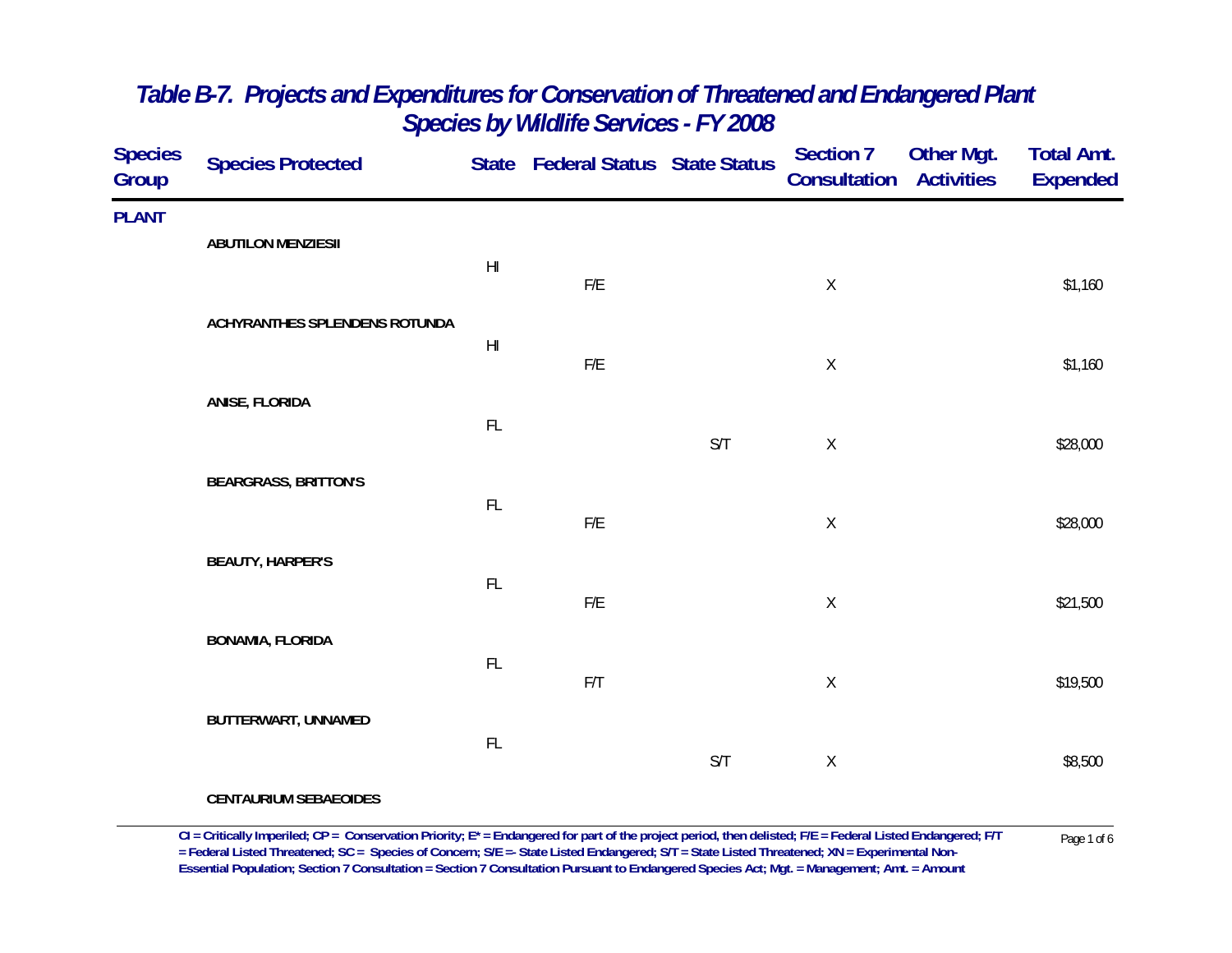| <b>Species</b><br>Group | <b>Species Protected</b>           |                                   | State Federal Status State Status |     | <b>Section 7</b><br><b>Consultation Activities</b> | <b>Other Mgt.</b> | <b>Total Amt.</b><br><b>Expended</b> |
|-------------------------|------------------------------------|-----------------------------------|-----------------------------------|-----|----------------------------------------------------|-------------------|--------------------------------------|
| <b>PLANT</b>            | <b>CENTAURIUM SEBAEOIDES</b>       |                                   |                                   |     |                                                    |                   |                                      |
|                         |                                    | H <sub>l</sub>                    | F/E                               |     | $\sf X$                                            |                   | \$1,160                              |
|                         | CHAMAESYCE CLEASTROOIDES KAENANA   | $\mathsf{H}\mathsf{I}$            |                                   |     |                                                    |                   |                                      |
|                         |                                    |                                   | $\mathsf{F}/\mathsf{E}$           |     | $\mathsf X$                                        |                   | \$1,160                              |
|                         | CLADONIA, FLORIDA PERFORATE        | $\mathsf{FL}$                     | ${\sf F/E}$                       |     | $\mathsf X$                                        |                   | \$34,000                             |
|                         | <b>CLOVER, LEAFY PRAIRIE</b>       |                                   |                                   |     |                                                    |                   |                                      |
|                         |                                    | $\ensuremath{\mathsf{IL}}\xspace$ | F/E                               | S/E | $\mathsf X$                                        |                   | \$4,810                              |
|                         | <b>CYPERUS TRACHYSANTHOS</b>       | $\mathsf{H}\mathsf{I}$            |                                   |     |                                                    |                   |                                      |
|                         | HIBISCUS BRACKENRIDGEI MOKULEIANUS |                                   | ${\sf F/E}$                       |     | $\mathsf X$                                        |                   | \$1,160                              |
|                         |                                    | $\mathsf{H}\mathsf{I}$            | $\mathsf{F}/\mathsf{E}$           |     | $\mathsf X$                                        |                   | \$1,160                              |
|                         | LEAD-PLANT, CRENULATE              |                                   |                                   |     |                                                    |                   |                                      |
|                         |                                    | FL                                | ${\sf F/E}$                       |     | $\mathsf X$                                        |                   | \$11,000                             |
|                         | LILY, CATESBY'S                    |                                   |                                   |     |                                                    |                   |                                      |

 $CI = Critically$  Imperiled;  $CP = \text{Conservation Priority}; E^* = \text{Endangered for part of the project period, then deleted; F/E = Federal listed Endanged; F/T  
= Federal listed Thread, SC = Species of \text{Concern}; S/E = State listed Endanged; S/T = State Listed Thread, XN = Experimental Non-$ **Essential Population; Section 7 Consultation = Section 7 Consultation Pursuant to Endangered Species Act; Mgt. = Management; Amt. = Amount**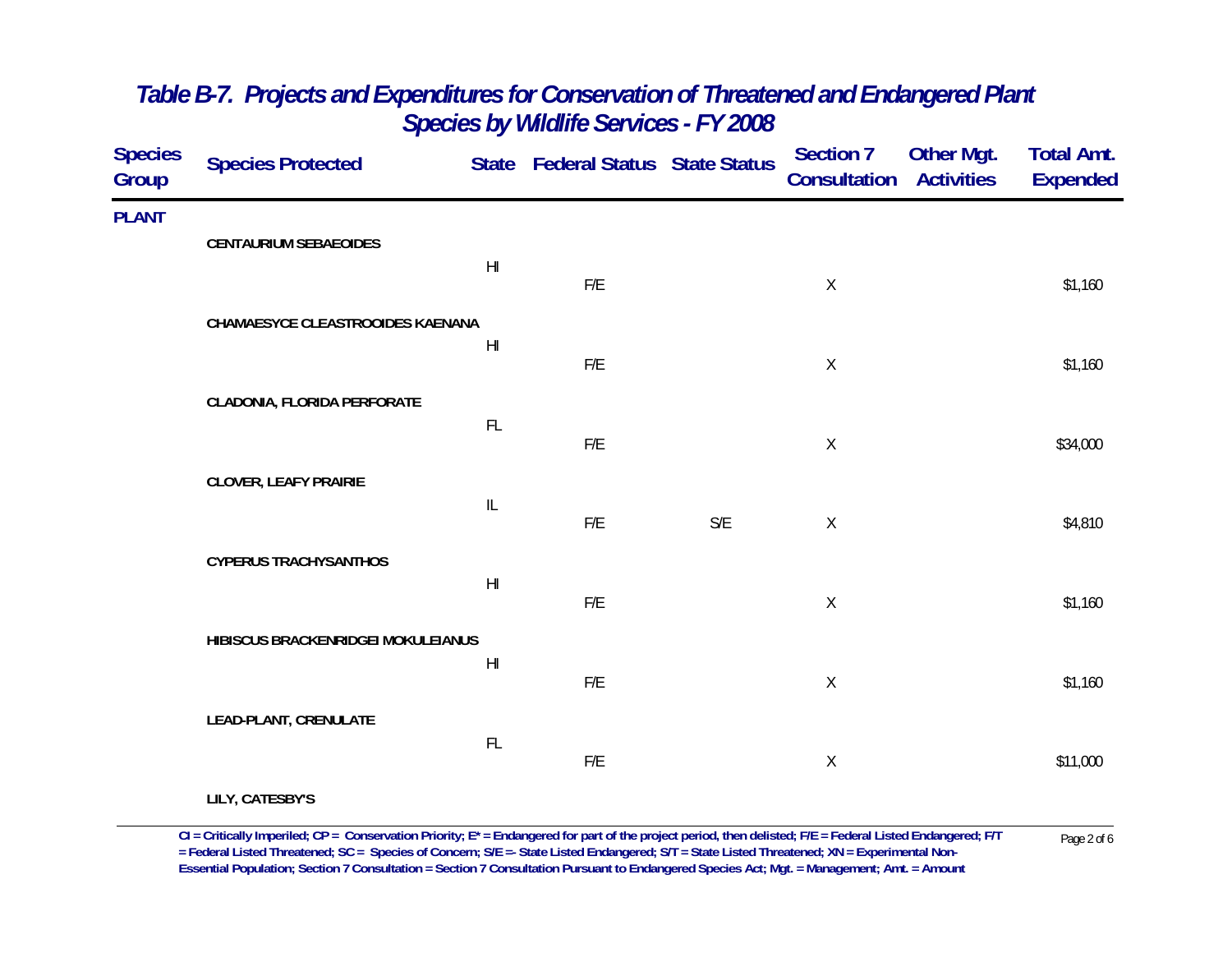| <b>Species</b><br>Group | <b>Species Protected</b>          |                        | State Federal Status State Status |                         | <b>Section 7</b><br><b>Consultation Activities</b> | <b>Other Mgt.</b> | <b>Total Amt.</b><br><b>Expended</b> |
|-------------------------|-----------------------------------|------------------------|-----------------------------------|-------------------------|----------------------------------------------------|-------------------|--------------------------------------|
| <b>PLANT</b>            | LILY, CATESBY'S                   |                        |                                   |                         |                                                    |                   |                                      |
|                         |                                   | FL                     |                                   | S/T                     | $\mathsf X$                                        |                   | \$22,500                             |
|                         | <b>MINT, SCRUB</b>                | FL                     |                                   |                         |                                                    |                   |                                      |
|                         |                                   |                        | F/E                               |                         | $\mathsf X$                                        |                   | \$13,500                             |
|                         | NOTOTRICIUM HUMILE                | $\mathsf{H}\mathsf{I}$ | ${\sf F/E}$                       |                         | $\mathsf X$                                        |                   | \$1,160                              |
|                         | ORCHID, SOUTHERN YELLOW FRINGELES |                        |                                   |                         |                                                    |                   |                                      |
|                         |                                   | FL                     |                                   | S/T                     | $\mathsf X$                                        |                   | \$22,500                             |
|                         | PANICUM FAURIEI CARTERI           | $\mathsf{H}\mathsf{I}$ |                                   |                         |                                                    |                   |                                      |
|                         |                                   |                        | ${\sf F/E}$                       |                         | $\mathsf X$                                        |                   | \$1,160                              |
|                         | PINKROOT, GENTIAN                 | FL                     | F/E                               |                         | $\mathsf X$                                        |                   | \$20,000                             |
|                         | PITCHER PLANT, ALABAMA CANEBRAKE  |                        |                                   |                         |                                                    |                   |                                      |
|                         |                                   | AL                     | F/E                               | $\mathsf{S}/\mathsf{E}$ |                                                    | Χ                 | \$455                                |
|                         | PITCHER PLANT, PARROT             |                        |                                   |                         |                                                    |                   |                                      |

CI = Critically Imperiled; CP = Conservation Priority; E\* = Endangered for part of the project period, then delisted; F/E = Federal Listed Endangered; F/T Page 3 of 6<br>= Federal Listed Threatened; SC = Species of Concern; S **Essential Population; Section 7 Consultation = Section 7 Consultation Pursuant to Endangered Species Act; Mgt. = Management; Amt. = Amount**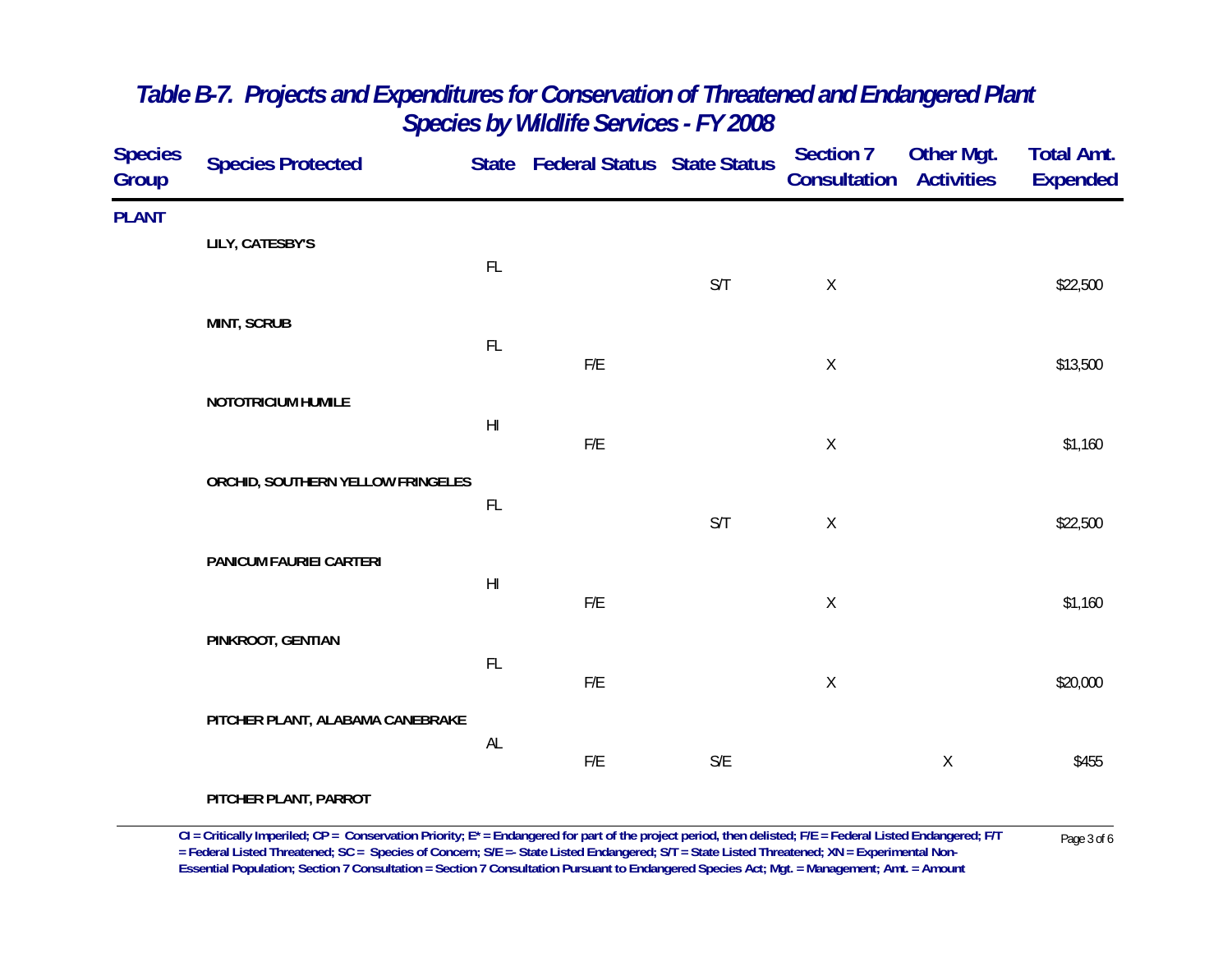| <b>Species</b><br>Group | <b>Species Protected</b> |                        | State Federal Status State Status |                         | <b>Section 7</b><br><b>Consultation Activities</b> | Other Mgt. | <b>Total Amt.</b><br><b>Expended</b> |
|-------------------------|--------------------------|------------------------|-----------------------------------|-------------------------|----------------------------------------------------|------------|--------------------------------------|
| <b>PLANT</b>            | PITCHER PLANT, PARROT    |                        |                                   |                         |                                                    |            |                                      |
|                         |                          | $\mathsf{FL}$          |                                   | S/T                     | $\mathsf X$                                        |            | \$43,500                             |
|                         | PITCHER PLANT, SWEET     | $\mathsf{FL}$          |                                   |                         |                                                    |            |                                      |
|                         |                          |                        |                                   | $\mathsf{S}/\mathsf{E}$ | $\mathsf X$                                        |            | \$43,500                             |
|                         | PLUM, SCRUB              | FL                     | ${\sf F/E}$                       |                         | $\mathsf X$                                        |            | \$15,000                             |
|                         | RHODODENDRON, CHAPMAN    | $\mathsf{FL}$          |                                   |                         |                                                    |            |                                      |
|                         |                          |                        | ${\sf F/E}$                       |                         | $\mathsf X$                                        |            | \$25,500                             |
|                         | ROSEMARY, APALACHICOLA   | $\mathsf{FL}$          | ${\sf F/E}$                       |                         | $\mathsf X$                                        |            | \$24,000                             |
|                         | SANDLACE                 |                        |                                   |                         |                                                    |            |                                      |
|                         |                          | $\mathsf{FL}$          | ${\sf F/E}$                       |                         | $\mathsf X$                                        |            | \$17,500                             |
|                         | <b>SCAEVOLA CORIACEA</b> | $\mathsf{H}\mathsf{I}$ | ${\sf F/E}$                       |                         | $\mathsf X$                                        |            | \$1,160                              |
|                         | <b>SCHIEDEA KEALIAE</b>  |                        |                                   |                         |                                                    |            |                                      |

 $CI = Critically$  Imperiled;  $CP = \text{Conservation Priority}; E^* = \text{Endangered for part of the project period, then deleted; F/E = Federal Listed Endanged; F/T  
= Federal Listed Threated, SC = Species of Concern; S/E = State Listed Endanged; S/T = State Listed Threated; XN = Experimental Non-$ **Essential Population; Section 7 Consultation = Section 7 Consultation Pursuant to Endangered Species Act; Mgt. = Management; Amt. = Amount**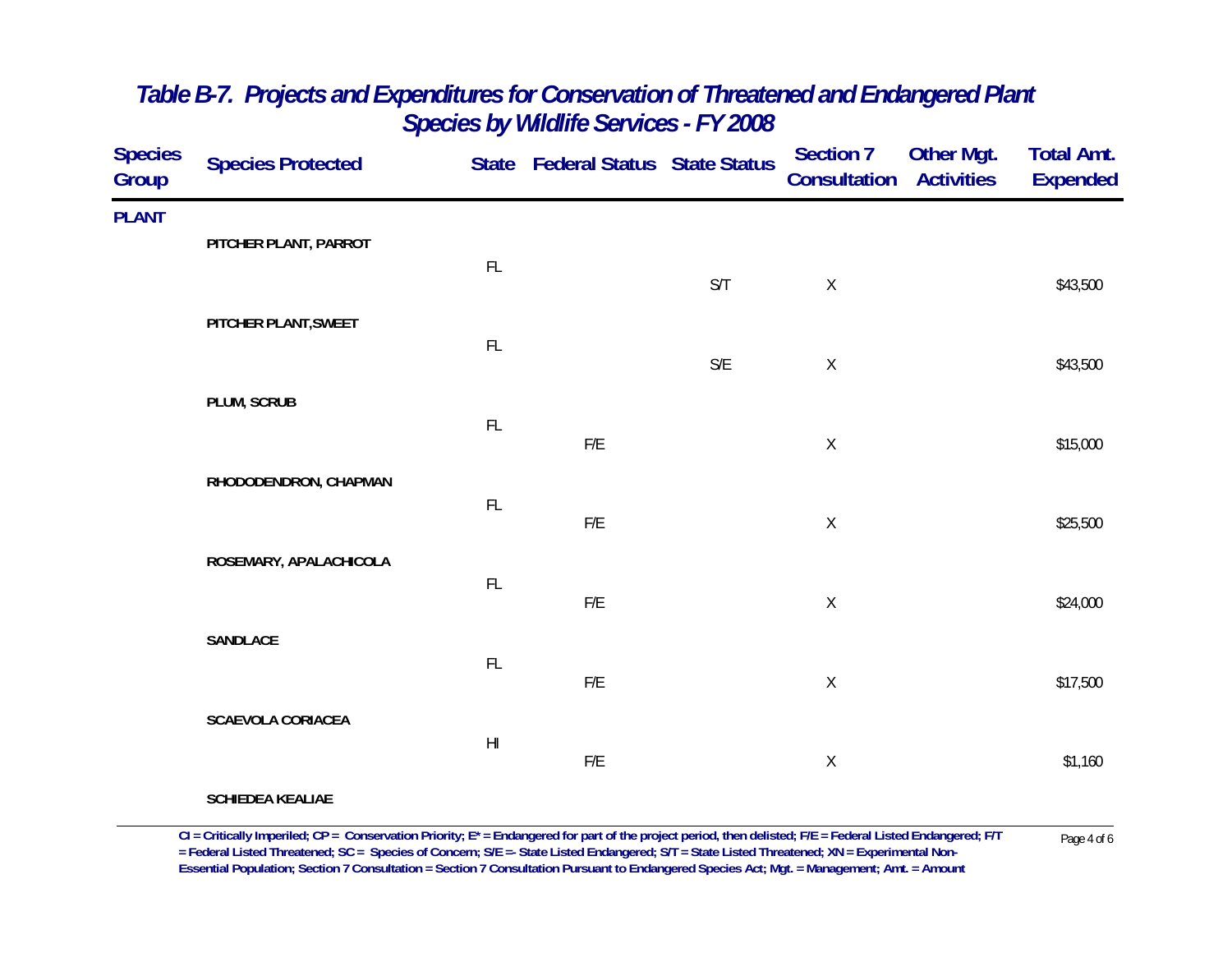| Species<br>Group | <b>Species Protected</b> |                                                            | State Federal Status State Status |     | Section 7<br><b>Consultation Activities</b> | <b>Other Mgt.</b> | <b>Total Amt.</b><br><b>Expended</b> |
|------------------|--------------------------|------------------------------------------------------------|-----------------------------------|-----|---------------------------------------------|-------------------|--------------------------------------|
| <b>PLANT</b>     |                          |                                                            |                                   |     |                                             |                   |                                      |
|                  | SCHIEDEA KEALIAE         | $\mathsf{H}\mathsf{I}$                                     | F/E                               |     | $\mathsf X$                                 |                   | \$1,160                              |
|                  | SERIANTHES NELSONII      | $\mathsf{GU}% _{\mathsf{C}}^{\mathsf{C}}(\mathcal{M}_{0})$ |                                   |     |                                             |                   |                                      |
|                  | SESBANIA TOMENTOSA       |                                                            | $F/E$                             |     |                                             | $\mathsf X$       | $\$0$                                |
|                  |                          | $\mathsf{H}\mathsf{I}$                                     | $\mathsf{F}/\mathsf{E}$           |     | $\mathsf X$                                 |                   | \$1,160                              |
|                  | SNAKEROOT                | $\mathsf{FL}$                                              |                                   |     |                                             |                   |                                      |
|                  |                          |                                                            | $\mathsf{F}/\mathsf{E}$           |     | $\mathsf X$                                 |                   | \$23,000                             |
|                  | SUNDEW, WATER            | $\mathsf{FL}$                                              |                                   | S/T | $\mathsf X$                                 |                   | \$25,500                             |
|                  | TORREYA, FLORIDA         |                                                            |                                   |     |                                             |                   |                                      |
|                  |                          | $\mathsf{FL}$                                              | $F/E$                             |     | $\mathsf X$                                 |                   | \$16,700                             |
|                  | WIREWEED                 | $\mathsf{FL}$                                              |                                   |     |                                             |                   |                                      |
|                  |                          |                                                            | F/E                               |     | $\mathsf X$                                 |                   | \$30,000                             |

**YELLOW-EYED GRASS, HARPER'S**

 $CI = Critically$  Imperiled;  $CP = \text{Conservation Priority}; E^* = \text{Endangered for part of the project period, then deleted; F/E = Federal Listed Endanged; F/T  
= Federal Listed Threated, SC = Species of Concern; S/E = State Listed Endangered; S/T = State Listed Threated; XN = Experimental Non-$ **Essential Population; Section 7 Consultation = Section 7 Consultation Pursuant to Endangered Species Act; Mgt. = Management; Amt. = Amount**